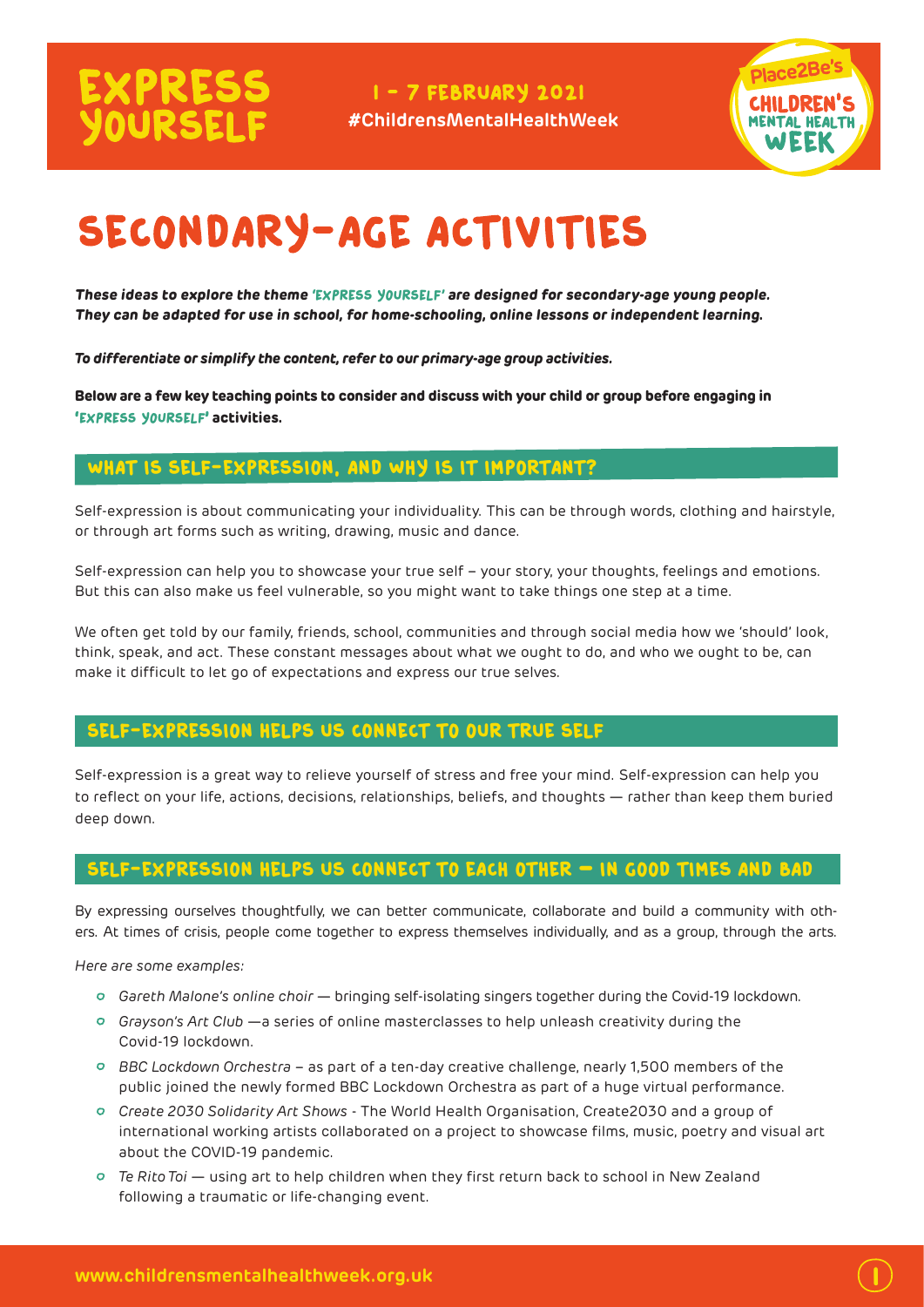#### I - 7 FEBRUARY 2021 **#ChildrensMentalHealthWeek**



#### Activity ideas

Use different ideas, mediums and art forms to encourage self-expression in your pupils. Even if they don't think of themselves as creative, it's important to create an environment that encourages pupils to explore and be playful so that they can express themselves freely and without judgement.

This is not about producing great art or performances. This is about helping children and young people to connect with their true selves and to others.

Mediums and art forms you may consider include: simple craft making, sculpture, junk modelling, mask making, murals, weaving, painting, photography, film, digital art, dance, drama, mime, poetry and literature, music, singing, gardening and cooking. But there are lots more to choose from.

#### **Here are some ideas you can try with your group to help children express themselves through:**

### 1. Have a go at defining yourself

Talk to your students about the idea of us all being a work in progress. You can use Psychiatrist Thomas Szasz's statement as a springboard for discussion:

> **"** the self is not something that one finds. It is something that one creates.**"**

Consider the following:

.

- Make sure that your definitions aren't overly narrow or limiting.
- Keep yourself open to new experiences, talents, interests, passions, and opportunities.
- Being an adolescent is all about creating our own identity and expressing it!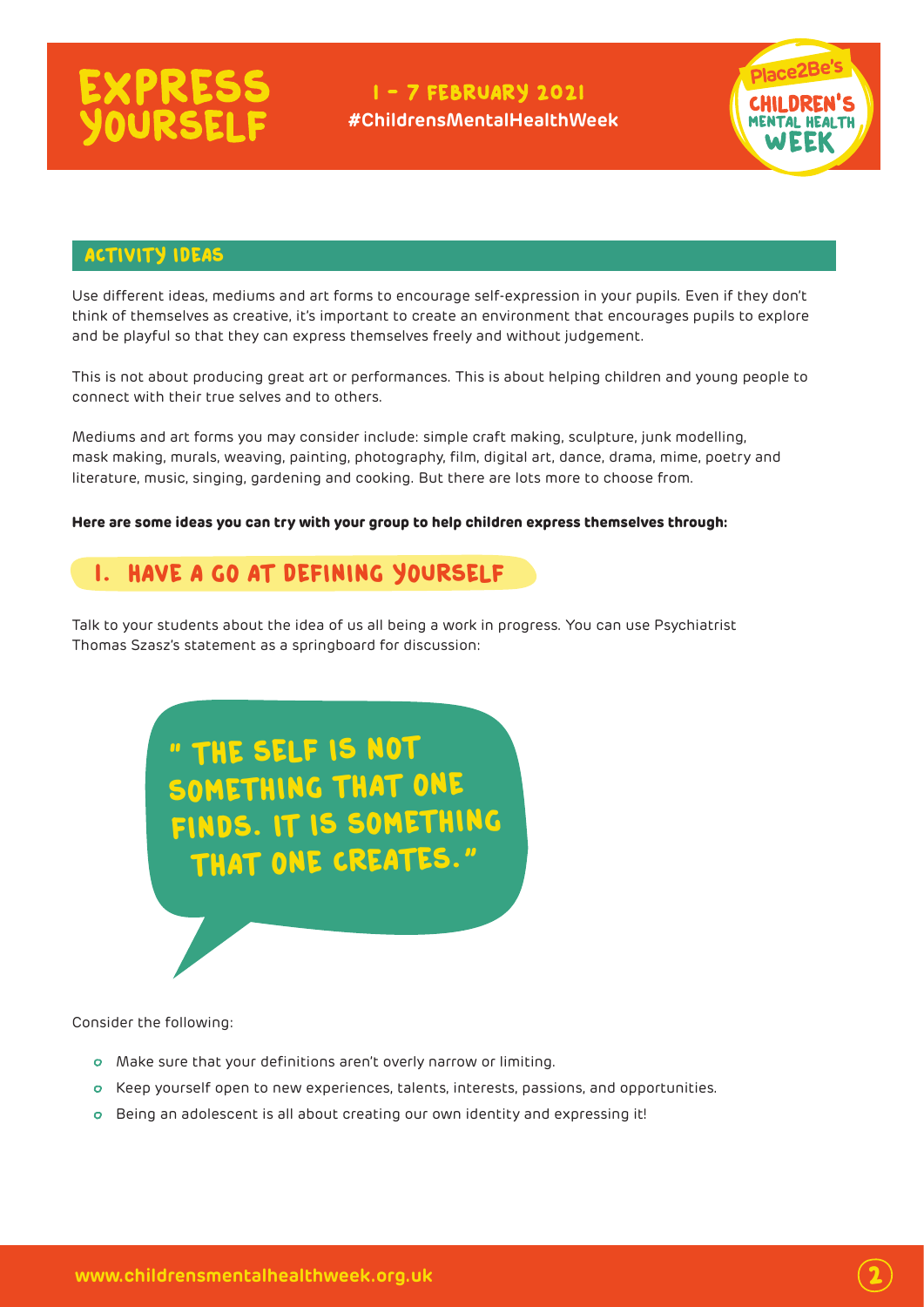### I - 7 FEBRUARY 2021 **#ChildrensMentalHealthWeek**



# 2. Pick a quotation that means something to you

Encourage students to choose a quotation about self-expression that resonates with them. This could have been said by a famous person, or selected from a song or book etc.

Here are some examples you could use:

- Brenda Ueland:"Everybody is talented because everybody who is human has something to express."
- Fay Weldon: "The desire for self-expression afflicts people when they feel there is something of themselves which is not getting through to the outside world."
- Deeyah Khan: "Self-expression should not be a challenge that demands extraordinary talent but should be a right accessible to all."
- Criss Jami: "Everyone has their own ways of expression. I believe we all have a lot to say, but finding ways to say it is more than half the battle."
- Mahatma Gandhi: "I want freedom for the full expression of my personality."
- Maya Angelou: "There is no greater agony than bearing an untold story inside you."

Ask your students to put their quotation in the middle of a large piece of paper. Allow them to use art and craft materials to express themselves creatively around the text. You might want to use some of the following questions as prompts: How does this quote make you feel? What does it make you think of? What colours or shapes reflect how you feel when you read this quote?

 3. Make a photo montage or short video that expresses WHO you are as a person

Encourage your students to make a short video or photo montage about themselves. This could include their current likes and dislikes, strengths, interests, dreams and passions.

Alternatively, you may like to challenge your students to complete a 7-day photo challenge during **Children's Mental Health Week**, for instance taking one photo a day that captures expresses some aspect of themselves, either literally or in abstract form.

### 4. Write a daily journal

Encourage students to keep a daily journal in which they write about whatever comes to mind. Suggest that it can be helpful to carry around an ideas book with you. Jotting down your thoughts can also help you to problem-solve — mind maps are a great tool for this. Creating vision boards about your future dreams and aspirations can also help to motivate and inspire you.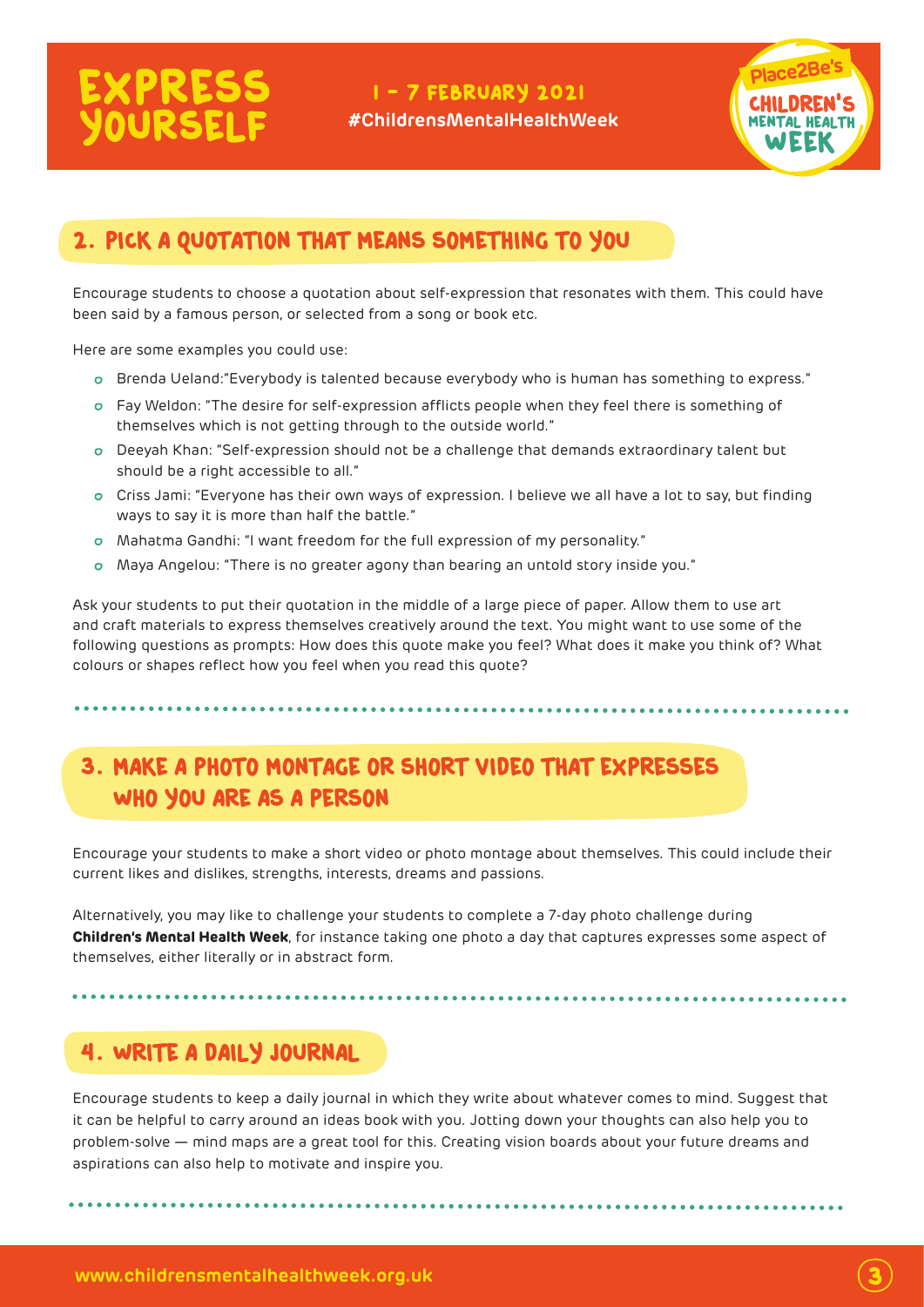### I - 7 FEBRUARY 2021 **#ChildrensMentalHealthWeek**



## 5. Make inside-outside boxes

Follow these simple instructions:

- decorate a box with images and words on the outside to represent the qualities you show to the world
- decorate the inside of the box with images and words that represent the inner qualities, interests and passions that are hidden to most people
- discuss why we all do this and what stops us sharing all of ourselves with others.

6. Sing together

If safe to do so, encourage students to sing songs together that focus on self-expression and being your authentic self.

Here are some songs your students could try:

'If you want to sing out, sing out' by Cat Stevens:<https://bit.ly/3iesKBg>

'Express yourself' by Labrinth <https://bit.ly/3kSm8tS>

'Roar' by Katy Perry <https://bit.ly/349L2hZ>

'Brown skin girl' by Beyoncé <https://bit.ly/2GlOnlK>

# 7. Have a debate in your class

There are lots of ways that you can express yourself as an individual — but some ways are celebrated and accepted more than others. Many people will also feel like they don't have the freedom to express themselves in the way that they'd like to.

Ask your class to come up with a topic around self-expression that they'd like to debate.

We've put together a list of topic ideas to get you started:

- Debate whether YOLO means you can do and express yourself in any way you like. Watch this video of George the Poet to help guide your discussion:<https://bit.ly/33d0Q4j>
- o Does social media promote self-expression?
- Philosopher Noam Chomsky said: "If we don't believe in freedom of expression for people we despise, we don't believe in it at all."
- American singer-songwriter Isaac Hayes said: "Self-expression is always a right, but it's still not there to be abused."